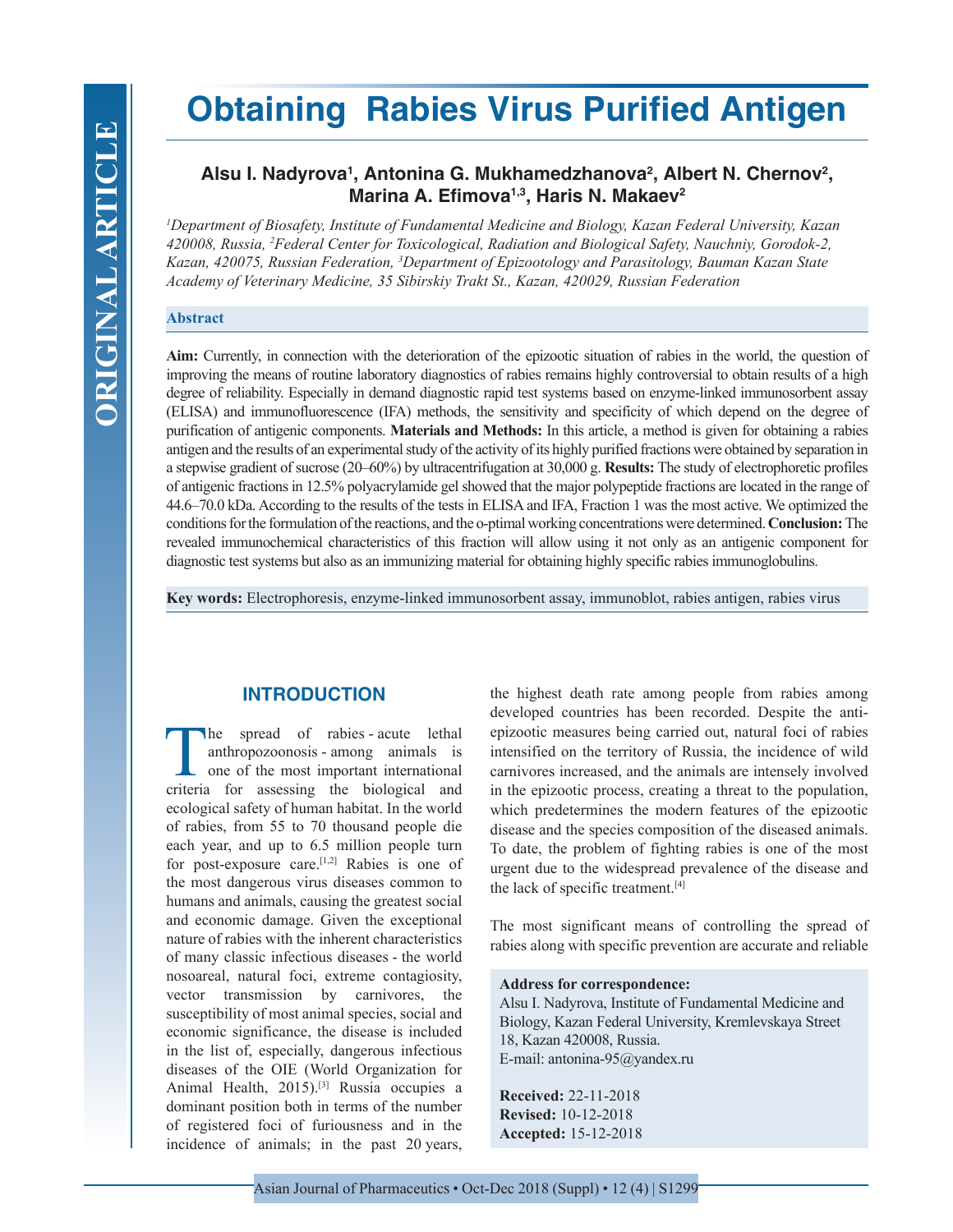laboratory diagnosis.[5] Modern laboratory diagnostic tools have a set of diagnostic tests, such as indirect hemagglutination test, neutralization reaction, complement fixation test, indirect immunofluorescence (IFA) reaction, diffusion precipitation reaction;[6] however, in screening studies, they have a number of drawbacks due to their length and laboriousness. To solve such problems, enzyme-linked immunosorbent assay (ELISA) methods and their various variants have been developed, on the basis of which test systems for the quantitative determination of antibodies to the rabies virus in blood sera have been designed;<sup>[7]</sup> however, not all of them differ in a sufficient sensitivity and specificity, which is determined by biological properties of antigens used in them.

In this regard, one of the most important tasks of preventing rabies is to improve the methods for isolating the highly purified antigen of the rabies virus for further use in the development of diagnostic tests. The use of improved methods for the purification of viruses implies an increase in the yield of virus mass, preservation of its serological activity, production of highly purified discrete, and monomeric structures of the pathogen without foreign impurities, with constant monitoring of each stage of purification by analytical electrophoresis, immunoblotting, and ELISA using hyperimmune blood sera of rabbits and sheep.

Thus, the aim of this study was the experimental preparation of highly purified fractions of the rabies virus antigen.

## **MATERIALS AND METHODS**

As the primary viral material for purification, a 20% brain suspension of a 2-month-old lamb infected with an intracerebral production strain of the rabies virus "Ovechiy" GNKI (infectious titer lg10−5.25) was used. The suspension was preliminarily subjected to a single homogenization on a Fast-Prep 24 (MP Biomedicals) apparatus for 20 s in the presence of uniform silicon carbide particles. Deposition of the suspension was carried out on an Eppendorf® 5804 R centrifuge at 4200 g for 60 min.

The resulting supernatant was ultracentrifuged on an ultracentrifuge Optima L-90K (Beckman) at 37,000 g for 90 min, after which the precipitate formed was dissolved in 0.02 M Tris-HCl. Purification of the resulting viruscontaining material was carried out by settling and floating density separation in a stepwise sucrose gradient of 20–60% on an Optima L-90K ultracentrifuge (Beckman) at 30,000 g for 240 min followed by gel filtration on an NGC discovery device (Bio-Rad) using the ENrich™ SEC 70 column. The purity of the isolated antigens was monitored by electrophoresis. Electrophoresis was performed in 12.5% polyacrylamide gel (PAG) in the presence of 0.1% sodium dodecyl sulfate according to Laemmli,<sup>[8]</sup> followed by staining with a Coomassie G-250 colloid solution (DIA-M LLC). Electrophoresis was performed in a chamber for vertical electrophoresis Mini-PROTEAN® Tetra cell (Bio-Rad) at a constant voltage of 210 V for 60–80 min. The results of electrophoresis were recorded on a Gel Doc XR + (Bio-Rad) instrument and processed using Image Lab Software 6.0. Transfer to a nitrocellulose membrane (Supported nitrocellulose membrane 0.45 μm, Bio-Rad) was performed according to Towbin.<sup>[9]</sup> Immunoblotting was performed using hyperimmune sera of rabbits (titer 1:12800).

The activity and specificity of the antigenic fractions most satisfying the requirements were evaluated in ELISA<sup>[10]</sup> and IFA[11] using certified diagnostic kits.

A 96-well polystyrene plate was used as the solid phase for the ELISA formulation. The antigens were tested at concentrations of 5, 10, 20, 30, and 40 μg/ml, positive control was hyperimmune sheep serum (titer 1:12800), and negative - serum from intact sheep, in a 1:800 dilution. The peroxidase rabies conjugate (Federal Center for Toxicological, Radiation and Biological Safety [FCTRB-VNIVI], Kazan, Russia) was used in a 1:3200 dilution. The instrumental recording of the results of the reaction was carried out on a Bio-Rad 680 spectrophotometer at a wavelength of 490 nm.

Direct IFA with rabies virus antigen fractions was performed according to the instructions for the use of the "Set for laboratory rabies diagnosis by IFA" (FCTRB-VNIVI, Kazan, Russia). The colored prints were viewed in the field of view of the Nikon TS100 (Japan) fluorescent microscope.

The obtained numerical results were subjected to statistical processing using the STATISTICA 12.6 software package (StatSoft).

## **RESULTS AND DISCUSSION**

As a result of the separation of the virus-containing material in the preformed sucrose gradient at 30,000 g, four opalescent rings forming the zones of sucrose solutions were visually noted, from which four main fractions were conventionally designated Fraction 1 (zone 20–30%), Fraction 2 (zone 30–40%), Fraction 3 (zone 40–50%), and Fraction 4 (zone 50–60%). The most intensive opalescence was observed in the zone of 20–30%. The results of electrophoretic analysis of the raw materials and isolated antigenic fractions [Figure 1a] were confirmed by immunoblot results using hyperimmune rabbit sera [Figure 1b].

Based on the electrophoreticogram and the results of the immunoblot, the starting materials (brain suspension and supernatants after low-speed centrifugation) are characterized by heterogeneity and a significant admixture of ballast proteins. Antigenic samples obtained by separation in a graded sucrose gradient are distinguished by a much greater purity and differentiation of the zones of polypeptide fractions. Thus, the greatest activity is concentrated in the ranges of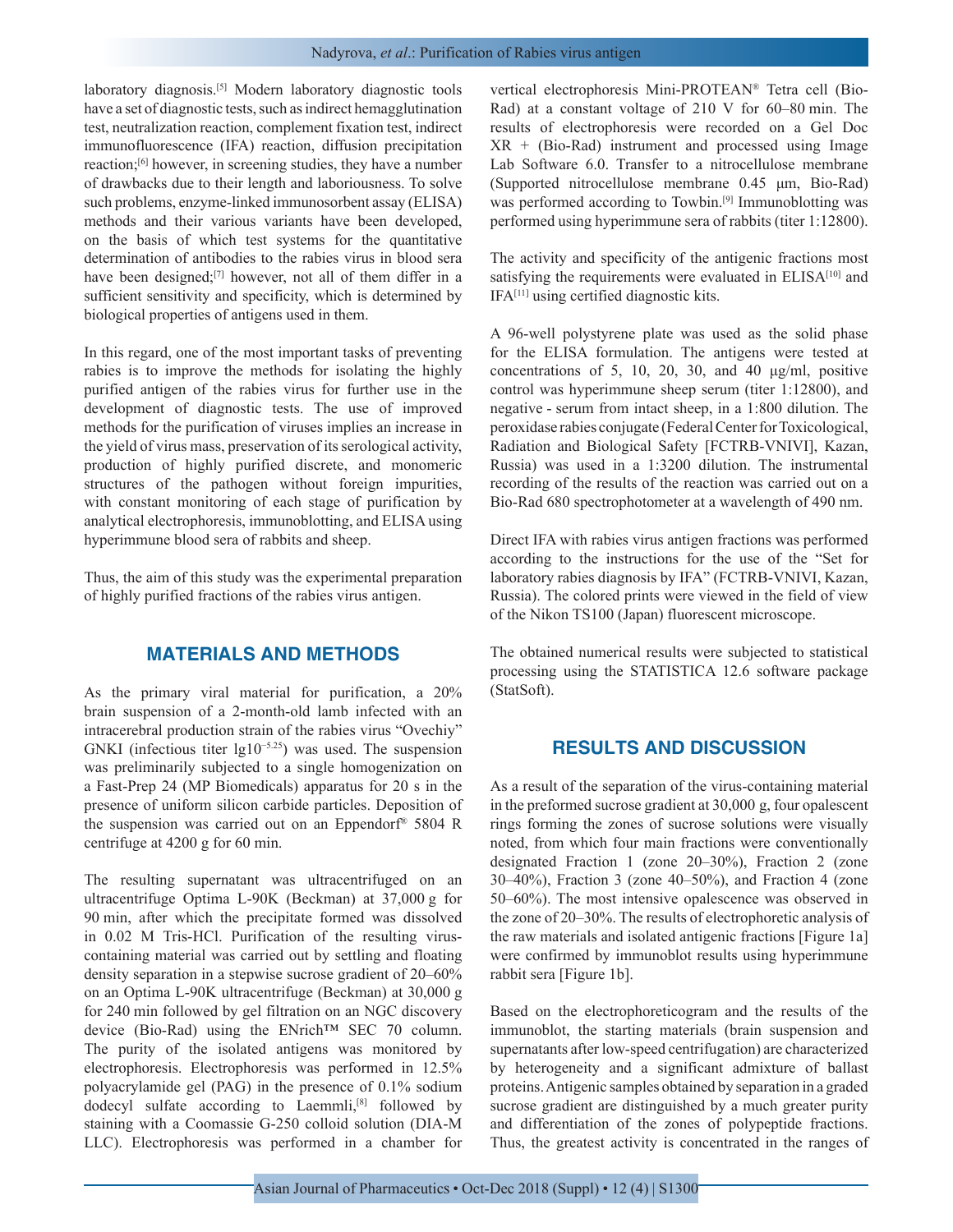molecular masses of 44.6–70.0 kDa, and also additional activity was detected in the range of 28.8–31 kDa, which is evident from the results of densitograms [Figure 2a-d].



**Figure 1:** Analysis of activity of original material and antigenic fractions in: (a) electrophoresis in 12.5% polyacrylamide gel (Coomassie staining); 2 - Immunoblot with hyperimmune rabbit serum: 1 - original cerebral suspension; 2 - supernatant after sedimentation (4200 g); 3 - supernatant after double sedimentation (37,000 g); 4 - viral material before stratification in sucrose gradient; 5 - Fraction 1 (20–30% sucrose zone); 6 - Fraction 2 (30–40% sucrose zone); 7 - Fraction 3 (40–50% sucrose zone); 8 - Fraction 4 (50–60% sucrose zone); 9 - Fraction 5 (under 60%); M - marker of molecular masses Broad Range (Bio-Rad)

The next stage of our study was the determination of the serological activity of the investigated fractions in ELISA using hyperimmune and negative sheep serum [Table 1] to determine the optimum concentration for sorption of the material on the plates.

Based on the data of Table 1, the antigenic fraction 1 from the sucrose zone of 20–30% shows the greatest serological activity.

Thus, its activity at a concentration of 10  $\mu$ g/ml 1.3 times  $(P < 0.001)$  exceeds that of the starting material and is 1.033  $\pm$ 0.011 OD, which is the optimal indicator for the activity of the component. This is because the range of location of its major polypeptide constituents is localized in the zone corresponding to the location of the nucleocapsid N-protein of the rabies virus, as well as a smaller content of secondary proteins. Significant differences in the optical density of the positive and negative control serum were obtained by studying the activity of the antigenic fraction 2 from the sucrose zone of 30–40% at a concentration of 20 μg/ml. Fractions 3 and 4 differ significantly in their activity, which is related to the corresponding distribution of the viral material along the floating density in the sucrose gradient.



**Figure 2:** (a) - Viral material before stratification in sucrose gradient; (b) - Fraction 1 (20–30% sucrose zone); (c) - Fraction 2 (30–40% sucrose zone); (d) - Fraction 3 (40–50% sucrose zone)

Asian Journal of Pharmaceutics • Oct-Dec 2018 (Suppl) • 12 (4) | S1301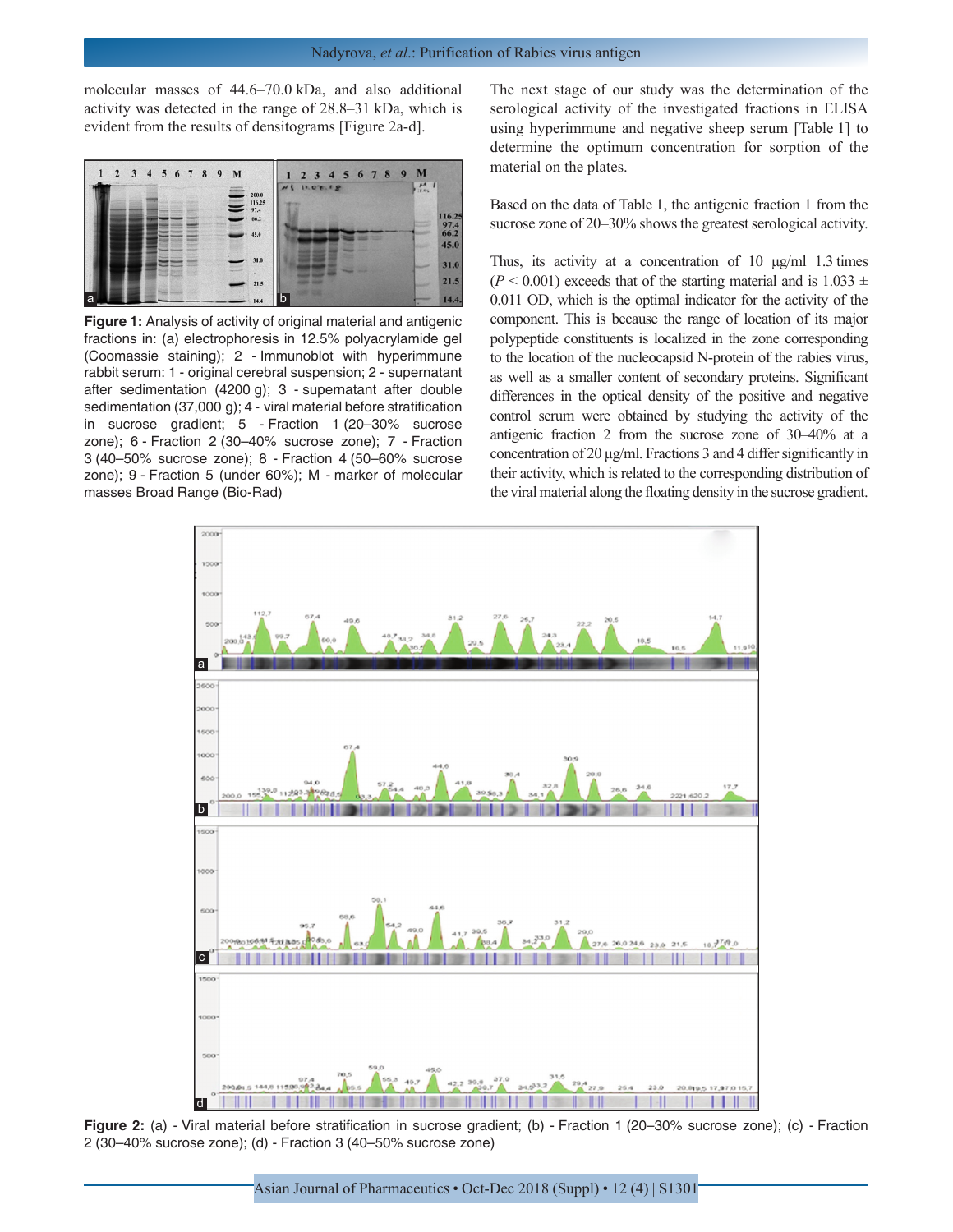| Table 1: Serological activity of original viral material and purified antigen fractions in ELISA |                                  |                                                                          |                                |
|--------------------------------------------------------------------------------------------------|----------------------------------|--------------------------------------------------------------------------|--------------------------------|
| <b>Antigen fraction</b>                                                                          | Protein concentration,<br>mcg/ml | Optical density at the wavelength 490 nm in<br>the highest dilution (OD) |                                |
|                                                                                                  |                                  | <b>Hyperimmune sheep</b><br>serum (1:6400)                               | <b>Negative sheep</b><br>serum |
| Viral material before                                                                            | 5                                | $0.522 + 0.006$                                                          | $0.058 + 0.002$                |
| stratification in sucrose gradient                                                               | 10                               | $0.792 \pm 0.007$                                                        | $0.079 \pm 0.003$              |
|                                                                                                  | 20                               | $0.837 + 0.005$                                                          | $0.136 \pm 0.004$              |
|                                                                                                  | 30                               | $0.882 \pm 0.009$                                                        | $0.272 \pm 0.003$              |
|                                                                                                  | 40                               | $0.967 + 0.012$                                                          | $0.311 \pm 0.004$              |
| Fraction 1                                                                                       | 5                                | $0.722 \pm 0.008$                                                        | $0.069 + 0.006$                |
|                                                                                                  | 10                               | $1.033 + 0.011$                                                          | $0.072 \pm 0.005$              |
|                                                                                                  | 20                               | 1.092±0.009                                                              | $0.072 \pm 0.007$              |
|                                                                                                  | 30                               | $1.224 \pm 0.008$                                                        | $0.077 + 0.006$                |
|                                                                                                  | 40                               | 1.199±0.012                                                              | $0.079 + 0.002$                |
| Fraction 2                                                                                       | 5                                | $0.671 \pm 0.006$                                                        | $0.081 \pm 0.002$              |
|                                                                                                  | 10                               | $0.798 + 0.009$                                                          | $0.112 \pm 0.003$              |
|                                                                                                  | 20                               | $0.961 \pm 0.011$                                                        | $0.178 \pm 0.003$              |
|                                                                                                  | 30                               | $0.984 \pm 0.008$                                                        | $0.214 \pm 0.005$              |
|                                                                                                  | 40                               | 1.057±0.0012                                                             | $0.281 \pm 0.006$              |
| Fraction 3                                                                                       | 5                                | $0.354 \pm 0.007$                                                        | $0.058 + 0.003$                |
|                                                                                                  | 10                               | $0.387 + 0.009$                                                          | $0.060 \pm 0.002$              |
|                                                                                                  | 20                               | $0.418 + 0.008$                                                          | $0.082 \pm 0.003$              |
|                                                                                                  | 30                               | $0.567 + 0.011$                                                          | $0.101 \pm 0.005$              |
|                                                                                                  | 40                               | $0.681 \pm 0.016$                                                        | $0.154 \pm 0.006$              |
| Fraction 4                                                                                       | 5                                | $0.237 + 0.008$                                                          | $0.053 \pm 0.002$              |
|                                                                                                  | 10                               | $0.288 + 0.006$                                                          | $0.082 \pm 0.003$              |
|                                                                                                  | 20                               | $0.302 \pm 0.012$                                                        | $0.093 \pm 0.003$              |
|                                                                                                  | 30                               | $0.416 \pm 0.010$                                                        | $0.137 + 0.002$                |
|                                                                                                  | 40                               | $0.506 \pm 0.013$                                                        | $0.198 + 0.006$                |

ELISA: Enzyme linked immunosorbent assay, OD: Optical density

| Table 2: Activity and specificity of original viral material and purified antigen fractions in IFA |                                                                                 |  |  |
|----------------------------------------------------------------------------------------------------|---------------------------------------------------------------------------------|--|--|
| <b>Antigen fraction</b>                                                                            | Titer in IFA with control fluoresceing antirabic<br>globulin*/Intensity of glow |  |  |
| Viral material before stratification in sucrose gradient                                           | $64/3+$                                                                         |  |  |
| Fraction 1 (20-30% sucrose zone)                                                                   | $128/4+$                                                                        |  |  |
| Fraction 2 (30–40% sucrose zone)                                                                   | $64/3+$                                                                         |  |  |
| Fraction 3 (40–50% sucrose zone)                                                                   | $4/4+$                                                                          |  |  |
| Fraction 4 (50-60% sucrose zone)                                                                   | $4/3+$                                                                          |  |  |

\*Inverse values of antigen titers, IFA: Immunofluorescence

The determination of the activity and specificity of the antigens obtained was confirmed in IFA with control fluorescent and control negative rabies antibodies [Table 2]. For the optimal result, a luminescence was taken, visually estimated at 3–4 crosses.

as the working titer for a clear visualization of the reaction results, respectively.

## **SUMMARY**

Thus, the antigenic fractions 1 and 2 show the greatest activity in IFA, while dilutions of 1:64 and 1:32 were established

In the course of the research work, we made the following conclusions: